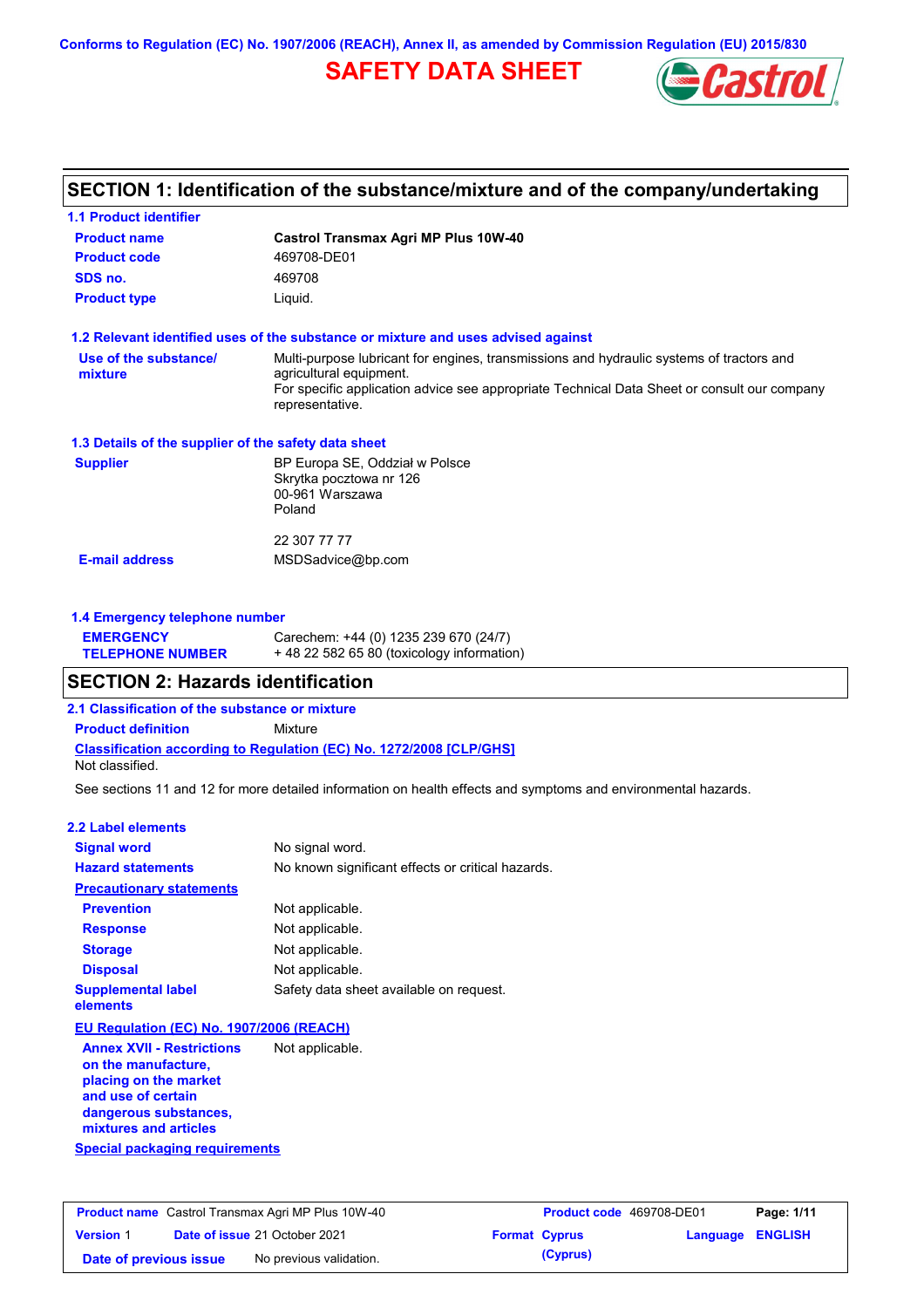#### **Conforms to Regulation (EC) No. 1907/2006 (REACH), Annex II, as amended by Commission Regulation (EU) 2015/830**

# **SECTION 2: Hazards identification**

| <b>Containers to be fitted</b><br>with child-resistant<br>fastenings                                                     | Not applicable.                                                                                                                                                                                                                                                                                                                                                                                                                                                                                                                                                                                                                               |
|--------------------------------------------------------------------------------------------------------------------------|-----------------------------------------------------------------------------------------------------------------------------------------------------------------------------------------------------------------------------------------------------------------------------------------------------------------------------------------------------------------------------------------------------------------------------------------------------------------------------------------------------------------------------------------------------------------------------------------------------------------------------------------------|
| <b>Tactile warning of danger</b>                                                                                         | Not applicable.                                                                                                                                                                                                                                                                                                                                                                                                                                                                                                                                                                                                                               |
| 2.3 Other hazards                                                                                                        |                                                                                                                                                                                                                                                                                                                                                                                                                                                                                                                                                                                                                                               |
| <b>Results of PBT and vPvB</b><br>assessment                                                                             | Product does not meet the criteria for PBT or vPvB according to Regulation (EC) No. 1907/2006,<br>Annex XIII.                                                                                                                                                                                                                                                                                                                                                                                                                                                                                                                                 |
| <b>Product meets the criteria</b><br>for PBT or vPvB according<br>to Regulation (EC) No.<br><b>1907/2006, Annex XIII</b> | This mixture does not contain any substances that are assessed to be a PBT or a vPvB.                                                                                                                                                                                                                                                                                                                                                                                                                                                                                                                                                         |
| Other hazards which do<br>not result in classification                                                                   | Defatting to the skin.<br><b>USED ENGINE OILS</b><br>Used engine oil may contain hazardous components which have the potential to cause skin<br>cancer.<br>See Toxicological Information, section 11 of this Safety Data Sheet.<br>Note: High Pressure Applications<br>Injections through the skin resulting from contact with the product at high pressure constitute a<br>major medical emergency.<br>See 'Notes to physician' under First-Aid Measures, Section 4 of this Safety Data Sheet.<br>Experimental data on one or more of the components has been used to determine all or part of<br>the hazard classification of this product. |

## **SECTION 3: Composition/information on ingredients**

#### **3.2 Mixtures**

Mixture **Product definition**

Highly refined base oil (IP 346 DMSO extract < 3%). Proprietary performance additives.

| <b>Product/ingredient</b><br>name                                                                    | <b>Identifiers</b>                                                                     | %         | <b>Regulation (EC) No.</b><br>1272/2008 [CLP]                      | <b>Type</b> |
|------------------------------------------------------------------------------------------------------|----------------------------------------------------------------------------------------|-----------|--------------------------------------------------------------------|-------------|
| Distillates (petroleum), hydrotreated<br>heavy paraffinic                                            | REACH #: 01-2119484627-25<br>EC: $265-157-1$<br>CAS: 64742-54-7<br>Index: 649-467-00-8 | ≥10 - ≤25 | Asp. Tox. 1, H304                                                  | [1]         |
| Distillates (petroleum), solvent-<br>dewaxed heavy paraffinic                                        | REACH #: 01-2119471299-27<br>$EC: 265-169-7$<br>CAS: 64742-65-0<br>Index: 649-474-00-6 | - ≤3      | Asp. Tox. 1, H304                                                  | [1]         |
| Phosphorodithioic acid, mixed O.O-<br>bis(2-ethylhexyl and iso-Bu and iso-<br>Pr) esters, zinc salts | REACH #: 01-2119521201-61<br>EC: 288-917-4<br>CAS: 85940-28-9                          | ב≥        | Skin Irrit. 2, H315<br>Eye Dam. 1, H318<br>Aquatic Chronic 2, H411 | [1]         |

**Type** 

[1] Substance classified with a health or environmental hazard

[2] Substance with a workplace exposure limit

[3] Substance meets the criteria for PBT according to Regulation (EC) No. 1907/2006, Annex XIII

[4] Substance meets the criteria for vPvB according to Regulation (EC) No. 1907/2006, Annex XIII

[5] Substance of equivalent concern

[6] Additional disclosure due to company policy

Occupational exposure limits, if available, are listed in Section 8.

### **SECTION 4: First aid measures**

#### **4.1 Description of first aid measures**

| In case of contact, immediately flush eyes with plenty of water for at least 15 minutes. Eyelids<br>Eye contact<br>should be held away from the eyeball to ensure thorough rinsing. Check for and remove any<br>contact lenses. Get medical attention. |                                                                                                                                                                                                                                        |                          |          |                |
|--------------------------------------------------------------------------------------------------------------------------------------------------------------------------------------------------------------------------------------------------------|----------------------------------------------------------------------------------------------------------------------------------------------------------------------------------------------------------------------------------------|--------------------------|----------|----------------|
| <b>Skin contact</b>                                                                                                                                                                                                                                    | Wash skin thoroughly with soap and water or use recognised skin cleanser. Remove<br>contaminated clothing and shoes. Wash clothing before reuse. Clean shoes thoroughly before<br>reuse. Get medical attention if irritation develops. |                          |          |                |
| <b>Inhalation</b>                                                                                                                                                                                                                                      | If inhaled, remove to fresh air. Get medical attention if symptoms occur.                                                                                                                                                              |                          |          |                |
| <b>Ingestion</b>                                                                                                                                                                                                                                       | Do not induce vomiting unless directed to do so by medical personnel. Get medical attention if<br>symptoms occur.                                                                                                                      |                          |          |                |
| <b>Product name</b> Castrol Transmax Agri MP Plus 10W-40                                                                                                                                                                                               |                                                                                                                                                                                                                                        | Product code 469708-DE01 |          | Page: 2/11     |
| <b>Version 1</b><br>Date of issue 21 October 2021                                                                                                                                                                                                      |                                                                                                                                                                                                                                        | <b>Format Cyprus</b>     | Language | <b>ENGLISH</b> |
| Date of previous issue                                                                                                                                                                                                                                 | No previous validation.                                                                                                                                                                                                                | (Cyprus)                 |          |                |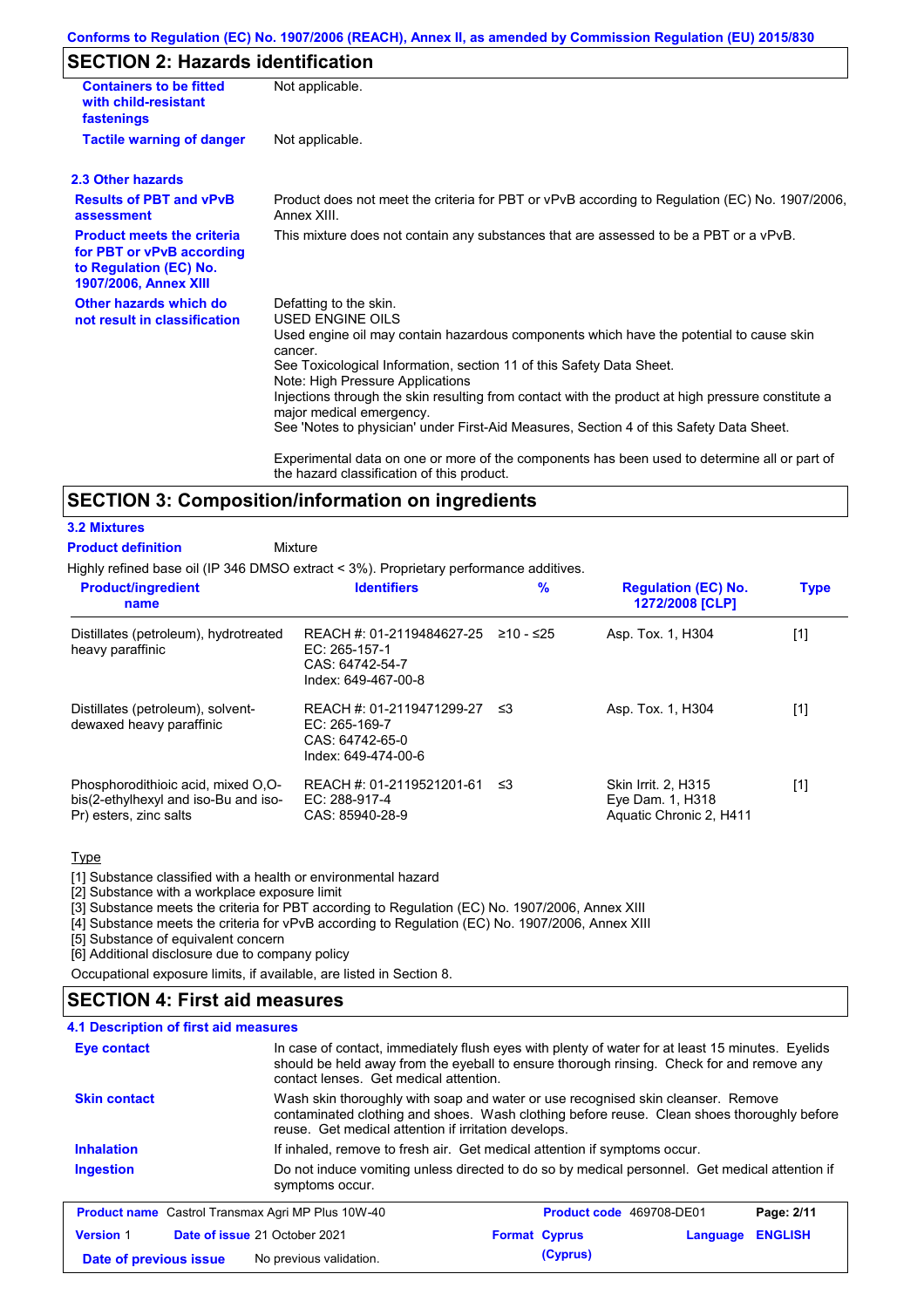| <b>SECTION 4: First aid measures</b>                              |                                                                                                                                                                                                                                                                                                                                                                                                                                                                                                                                                                                                                                                                                                                                            |  |  |  |
|-------------------------------------------------------------------|--------------------------------------------------------------------------------------------------------------------------------------------------------------------------------------------------------------------------------------------------------------------------------------------------------------------------------------------------------------------------------------------------------------------------------------------------------------------------------------------------------------------------------------------------------------------------------------------------------------------------------------------------------------------------------------------------------------------------------------------|--|--|--|
| <b>Protection of first-aiders</b>                                 | No action shall be taken involving any personal risk or without suitable training.                                                                                                                                                                                                                                                                                                                                                                                                                                                                                                                                                                                                                                                         |  |  |  |
|                                                                   | 4.2 Most important symptoms and effects, both acute and delayed                                                                                                                                                                                                                                                                                                                                                                                                                                                                                                                                                                                                                                                                            |  |  |  |
|                                                                   | See Section 11 for more detailed information on health effects and symptoms.                                                                                                                                                                                                                                                                                                                                                                                                                                                                                                                                                                                                                                                               |  |  |  |
| <b>Potential acute health effects</b>                             |                                                                                                                                                                                                                                                                                                                                                                                                                                                                                                                                                                                                                                                                                                                                            |  |  |  |
| <b>Inhalation</b>                                                 | Vapour inhalation under ambient conditions is not normally a problem due to low vapour<br>pressure.                                                                                                                                                                                                                                                                                                                                                                                                                                                                                                                                                                                                                                        |  |  |  |
| <b>Ingestion</b>                                                  | No known significant effects or critical hazards.                                                                                                                                                                                                                                                                                                                                                                                                                                                                                                                                                                                                                                                                                          |  |  |  |
| <b>Skin contact</b>                                               | Defatting to the skin. May cause skin dryness and irritation.                                                                                                                                                                                                                                                                                                                                                                                                                                                                                                                                                                                                                                                                              |  |  |  |
| <b>Eye contact</b>                                                | Not classified as an eye irritant. Based on data available for this or related materials.                                                                                                                                                                                                                                                                                                                                                                                                                                                                                                                                                                                                                                                  |  |  |  |
|                                                                   | Delayed and immediate effects as well as chronic effects from short and long-term exposure                                                                                                                                                                                                                                                                                                                                                                                                                                                                                                                                                                                                                                                 |  |  |  |
| <b>Inhalation</b>                                                 | Overexposure to the inhalation of airborne droplets or aerosols may cause irritation of the<br>respiratory tract.                                                                                                                                                                                                                                                                                                                                                                                                                                                                                                                                                                                                                          |  |  |  |
| <b>Ingestion</b>                                                  | Ingestion of large quantities may cause nausea and diarrhoea.                                                                                                                                                                                                                                                                                                                                                                                                                                                                                                                                                                                                                                                                              |  |  |  |
| <b>Skin contact</b>                                               | Prolonged or repeated contact can defat the skin and lead to irritation and/or dermatitis.                                                                                                                                                                                                                                                                                                                                                                                                                                                                                                                                                                                                                                                 |  |  |  |
| <b>Eye contact</b>                                                | Potential risk of transient stinging or redness if accidental eye contact occurs.                                                                                                                                                                                                                                                                                                                                                                                                                                                                                                                                                                                                                                                          |  |  |  |
|                                                                   | 4.3 Indication of any immediate medical attention and special treatment needed                                                                                                                                                                                                                                                                                                                                                                                                                                                                                                                                                                                                                                                             |  |  |  |
| <b>Notes to physician</b>                                         | Treatment should in general be symptomatic and directed to relieving any effects.<br>Note: High Pressure Applications<br>Injections through the skin resulting from contact with the product at high pressure constitute a<br>major medical emergency. Injuries may not appear serious at first but within a few hours tissue<br>becomes swollen, discoloured and extremely painful with extensive subcutaneous necrosis.<br>Surgical exploration should be undertaken without delay. Thorough and extensive debridement<br>of the wound and underlying tissue is necessary to minimise tissue loss and prevent or limit<br>permanent damage. Note that high pressure may force the product considerable distances<br>along tissue planes. |  |  |  |
| <b>SECTION 5: Firefighting measures</b>                           |                                                                                                                                                                                                                                                                                                                                                                                                                                                                                                                                                                                                                                                                                                                                            |  |  |  |
| 5.1 Extinguishing media<br><b>Suitable extinguishing</b><br>media | In case of fire, use foam, dry chemical or carbon dioxide extinguisher or spray.                                                                                                                                                                                                                                                                                                                                                                                                                                                                                                                                                                                                                                                           |  |  |  |
| <b>Unsuitable extinguishing</b><br>media                          | Do not use water jet. The use of a water jet may cause the fire to spread by splashing the<br>burning product.                                                                                                                                                                                                                                                                                                                                                                                                                                                                                                                                                                                                                             |  |  |  |
|                                                                   | 5.2 Special hazards arising from the substance or mixture                                                                                                                                                                                                                                                                                                                                                                                                                                                                                                                                                                                                                                                                                  |  |  |  |
| <b>Hazards from the</b><br>substance or mixture                   | In a fire or if heated, a pressure increase will occur and the container may burst.                                                                                                                                                                                                                                                                                                                                                                                                                                                                                                                                                                                                                                                        |  |  |  |
| <b>Hazardous combustion</b><br>products                           | Combustion products may include the following:<br>carbon oxides (CO, CO <sub>2</sub> ) (carbon monoxide, carbon dioxide)                                                                                                                                                                                                                                                                                                                                                                                                                                                                                                                                                                                                                   |  |  |  |
| <b>5.3 Advice for firefighters</b>                                |                                                                                                                                                                                                                                                                                                                                                                                                                                                                                                                                                                                                                                                                                                                                            |  |  |  |
| <b>Special precautions for</b><br>fire-fighters                   | No action shall be taken involving any personal risk or without suitable training. Promptly<br>isolate the scene by removing all persons from the vicinity of the incident if there is a fire.                                                                                                                                                                                                                                                                                                                                                                                                                                                                                                                                             |  |  |  |
| <b>Special protective</b>                                         | Fire-fighters should wear appropriate protective equipment and self-contained breathing                                                                                                                                                                                                                                                                                                                                                                                                                                                                                                                                                                                                                                                    |  |  |  |

# **SECTION 6: Accidental release measures**

**equipment for fire-fighters**

|                                | 6.1 Personal precautions, protective equipment and emergency procedures                                                                                                                                                                                                                                                             |
|--------------------------------|-------------------------------------------------------------------------------------------------------------------------------------------------------------------------------------------------------------------------------------------------------------------------------------------------------------------------------------|
| For non-emergency<br>personnel | No action shall be taken involving any personal risk or without suitable training. Evacuate<br>surrounding areas. Keep unnecessary and unprotected personnel from entering. Do not touch<br>or walk through spilt material. Floors may be slippery; use care to avoid falling. Put on<br>appropriate personal protective equipment. |
| For emergency responders       | If specialised clothing is required to deal with the spillage, take note of any information in<br>Section 8 on suitable and unsuitable materials. See also the information in "For non-<br>emergency personnel".                                                                                                                    |

469 will provide a basic level of protection for chemical incidents.

apparatus (SCBA) with a full face-piece operated in positive pressure mode. Clothing for firefighters (including helmets, protective boots and gloves) conforming to European standard EN

| <b>Product name</b> Castrol Transmax Agri MP Plus 10W-40 |  |                                      | Product code 469708-DE01 | Page: 3/11           |                         |  |
|----------------------------------------------------------|--|--------------------------------------|--------------------------|----------------------|-------------------------|--|
| <b>Version 1</b>                                         |  | <b>Date of issue 21 October 2021</b> |                          | <b>Format Cyprus</b> | <b>Language ENGLISH</b> |  |
| Date of previous issue                                   |  | No previous validation.              |                          | (Cyprus)             |                         |  |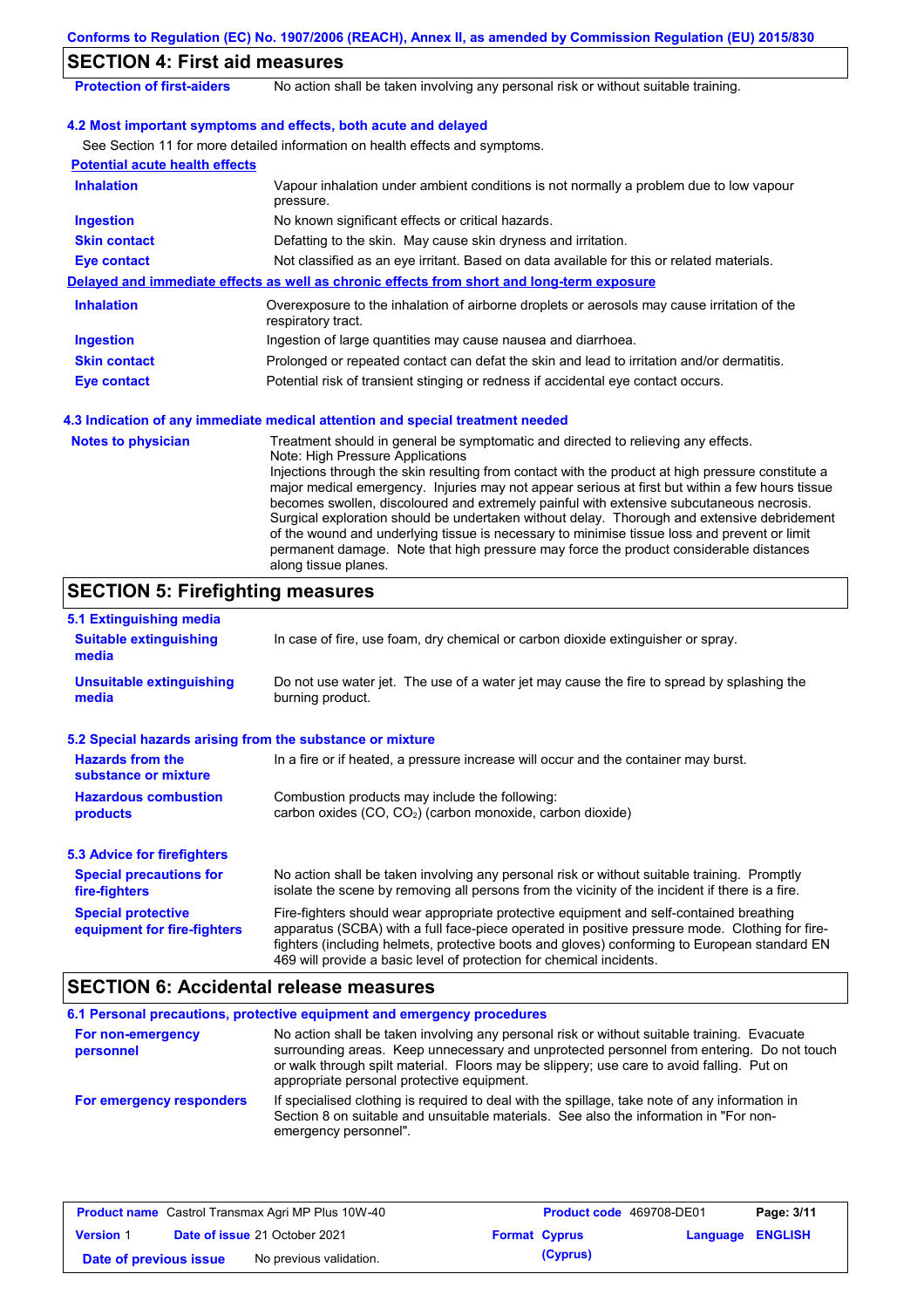## **SECTION 6: Accidental release measures**

| <b>6.2 Environmental</b><br>precautions                                                                                                                                                                                          | Avoid dispersal of spilt material and runoff and contact with soil, waterways, drains and sewers.<br>Inform the relevant authorities if the product has caused environmental pollution (sewers,<br>waterways, soil or air).                                                                                                                                                                    |
|----------------------------------------------------------------------------------------------------------------------------------------------------------------------------------------------------------------------------------|------------------------------------------------------------------------------------------------------------------------------------------------------------------------------------------------------------------------------------------------------------------------------------------------------------------------------------------------------------------------------------------------|
|                                                                                                                                                                                                                                  | 6.3 Methods and material for containment and cleaning up                                                                                                                                                                                                                                                                                                                                       |
| <b>Small spill</b><br>Stop leak if without risk. Move containers from spill area. Absorb with an inert material and<br>place in an appropriate waste disposal container. Dispose of via a licensed waste disposal<br>contractor. |                                                                                                                                                                                                                                                                                                                                                                                                |
| Large spill                                                                                                                                                                                                                      | Stop leak if without risk. Move containers from spill area. Prevent entry into sewers, water<br>courses, basements or confined areas. Contain and collect spillage with non-combustible,<br>absorbent material e.g. sand, earth, vermiculite or diatomaceous earth and place in container<br>for disposal according to local regulations. Dispose of via a licensed waste disposal contractor. |
| 6.4 Reference to other<br><b>sections</b>                                                                                                                                                                                        | See Section 1 for emergency contact information.<br>See Section 5 for firefighting measures.<br>See Section 8 for information on appropriate personal protective equipment.<br>See Section 12 for environmental precautions.<br>See Section 13 for additional waste treatment information.                                                                                                     |

# **SECTION 7: Handling and storage**

| 7.1 Precautions for safe handling                                                    |                                                                                                                                                                                                                                                                                                                                                                                                                                                                                          |
|--------------------------------------------------------------------------------------|------------------------------------------------------------------------------------------------------------------------------------------------------------------------------------------------------------------------------------------------------------------------------------------------------------------------------------------------------------------------------------------------------------------------------------------------------------------------------------------|
| <b>Protective measures</b>                                                           | Put on appropriate personal protective equipment.                                                                                                                                                                                                                                                                                                                                                                                                                                        |
| <b>Advice on general</b><br>occupational hygiene                                     | Eating, drinking and smoking should be prohibited in areas where this material is handled.<br>stored and processed. Wash thoroughly after handling. Remove contaminated clothing and<br>protective equipment before entering eating areas. See also Section 8 for additional<br>information on hygiene measures.                                                                                                                                                                         |
| <b>7.2 Conditions for safe</b><br>storage, including any<br><i>incompatibilities</i> | Store in accordance with local requiations. Store in a dry, cool and well-ventilated area, away<br>from incompatible materials (see Section 10). Keep away from heat and direct sunlight. Keep<br>container tightly closed and sealed until ready for use. Containers that have been opened must<br>be carefully resealed and kept upright to prevent leakage. Store and use only in equipment/<br>containers designed for use with this product. Do not store in unlabelled containers. |
| <b>Not suitable</b>                                                                  | Prolonged exposure to elevated temperature.                                                                                                                                                                                                                                                                                                                                                                                                                                              |
| 7.3 Specific end use(s)                                                              |                                                                                                                                                                                                                                                                                                                                                                                                                                                                                          |
| <b>Recommendations</b>                                                               | See section 1.2 and Exposure scenarios in annex, if applicable.                                                                                                                                                                                                                                                                                                                                                                                                                          |

# **SECTION 8: Exposure controls/personal protection**

#### **8.1 Control parameters**

**Occupational exposure limits** No exposure limit value known.

No exposure limit value known.

Whilst specific OELs for certain components may be shown in this section, other components may be present in any mist, vapour or dust produced. Therefore, the specific OELs may not be applicable to the product as a whole and are provided for guidance only.

**Recommended monitoring procedures**

If this product contains ingredients with exposure limits, personal, workplace atmosphere or biological monitoring may be required to determine the effectiveness of the ventilation or other control measures and/or the necessity to use respiratory protective equipment. Reference should be made to monitoring standards, such as the following: European Standard EN 689 (Workplace atmospheres - Guidance for the assessment of exposure by inhalation to chemical agents for comparison with limit values and measurement strategy) European Standard EN 14042 (Workplace atmospheres - Guide for the application and use of procedures for the assessment of exposure to chemical and biological agents) European Standard EN 482 (Workplace atmospheres - General requirements for the performance of procedures for the measurement of chemical agents) Reference to national guidance documents for methods for the determination of hazardous substances will also be required.

#### **Derived No Effect Level**

No DNELs/DMELs available.

#### **Predicted No Effect Concentration**

No PNECs available

#### **8.2 Exposure controls**

| <b>Product name</b> Castrol Transmax Agri MP Plus 10W-40 |  | <b>Product code</b> 469708-DE01      |  | Page: 4/11           |                         |  |
|----------------------------------------------------------|--|--------------------------------------|--|----------------------|-------------------------|--|
| <b>Version 1</b>                                         |  | <b>Date of issue 21 October 2021</b> |  | <b>Format Cyprus</b> | <b>Language ENGLISH</b> |  |
| Date of previous issue                                   |  | No previous validation.              |  | (Cyprus)             |                         |  |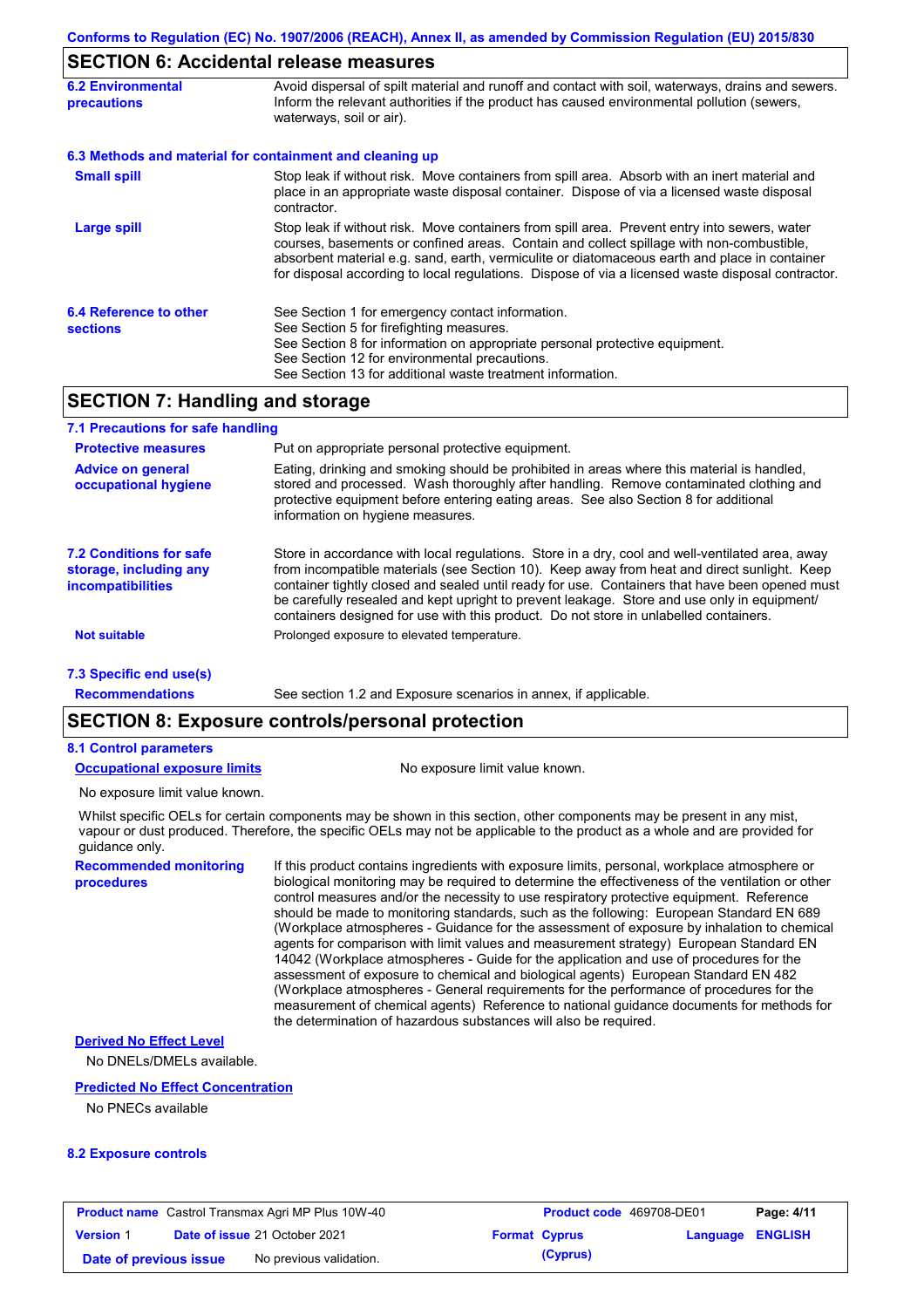# **SECTION 8: Exposure controls/personal protection**

| <b>Appropriate engineering</b><br><b>controls</b> | Provide exhaust ventilation or other engineering controls to keep the relevant airborne<br>concentrations below their respective occupational exposure limits.<br>All activities involving chemicals should be assessed for their risks to health, to ensure<br>exposures are adequately controlled. Personal protective equipment should only be considered<br>after other forms of control measures (e.g. engineering controls) have been suitably evaluated.<br>Personal protective equipment should conform to appropriate standards, be suitable for use, be<br>kept in good condition and properly maintained.<br>Your supplier of personal protective equipment should be consulted for advice on selection and<br>appropriate standards. For further information contact your national organisation for standards.<br>The final choice of protective equipment will depend upon a risk assessment. It is important to<br>ensure that all items of personal protective equipment are compatible. |
|---------------------------------------------------|---------------------------------------------------------------------------------------------------------------------------------------------------------------------------------------------------------------------------------------------------------------------------------------------------------------------------------------------------------------------------------------------------------------------------------------------------------------------------------------------------------------------------------------------------------------------------------------------------------------------------------------------------------------------------------------------------------------------------------------------------------------------------------------------------------------------------------------------------------------------------------------------------------------------------------------------------------------------------------------------------------|
| <b>Individual protection measures</b>             |                                                                                                                                                                                                                                                                                                                                                                                                                                                                                                                                                                                                                                                                                                                                                                                                                                                                                                                                                                                                         |
| <b>Hygiene measures</b>                           | Wash hands, forearms and face thoroughly after handling chemical products, before eating,<br>smoking and using the lavatory and at the end of the working period. Ensure that eyewash<br>stations and safety showers are close to the workstation location.                                                                                                                                                                                                                                                                                                                                                                                                                                                                                                                                                                                                                                                                                                                                             |
| <b>Respiratory protection</b>                     | In case of insufficient ventilation, wear suitable respiratory equipment.<br>The correct choice of respiratory protection depends upon the chemicals being handled, the<br>conditions of work and use, and the condition of the respiratory equipment. Safety procedures<br>should be developed for each intended application. Respiratory protection equipment should<br>therefore be chosen in consultation with the supplier/manufacturer and with a full assessment<br>of the working conditions.                                                                                                                                                                                                                                                                                                                                                                                                                                                                                                   |
| <b>Eye/face protection</b>                        | Safety glasses with side shields.                                                                                                                                                                                                                                                                                                                                                                                                                                                                                                                                                                                                                                                                                                                                                                                                                                                                                                                                                                       |
| <b>Skin protection</b>                            |                                                                                                                                                                                                                                                                                                                                                                                                                                                                                                                                                                                                                                                                                                                                                                                                                                                                                                                                                                                                         |
| <b>Hand protection</b>                            | <b>General Information:</b>                                                                                                                                                                                                                                                                                                                                                                                                                                                                                                                                                                                                                                                                                                                                                                                                                                                                                                                                                                             |
|                                                   | Because specific work environments and material handling practices vary, safety procedures<br>should be developed for each intended application. The correct choice of protective gloves<br>depends upon the chemicals being handled, and the conditions of work and use. Most gloves<br>provide protection for only a limited time before they must be discarded and replaced (even the<br>best chemically resistant gloves will break down after repeated chemical exposures).                                                                                                                                                                                                                                                                                                                                                                                                                                                                                                                        |
|                                                   | Gloves should be chosen in consultation with the supplier / manufacturer and taking account of<br>a full assessment of the working conditions.                                                                                                                                                                                                                                                                                                                                                                                                                                                                                                                                                                                                                                                                                                                                                                                                                                                          |
|                                                   | Recommended: Nitrile gloves.<br><b>Breakthrough time:</b>                                                                                                                                                                                                                                                                                                                                                                                                                                                                                                                                                                                                                                                                                                                                                                                                                                                                                                                                               |
|                                                   | Breakthrough time data are generated by glove manufacturers under laboratory test conditions<br>and represent how long a glove can be expected to provide effective permeation resistance. It<br>is important when following breakthrough time recommendations that actual workplace<br>conditions are taken into account. Always consult with your glove supplier for up-to-date<br>technical information on breakthrough times for the recommended glove type.<br>Our recommendations on the selection of gloves are as follows:                                                                                                                                                                                                                                                                                                                                                                                                                                                                      |
|                                                   | Continuous contact:                                                                                                                                                                                                                                                                                                                                                                                                                                                                                                                                                                                                                                                                                                                                                                                                                                                                                                                                                                                     |
|                                                   | Gloves with a minimum breakthrough time of 240 minutes, or >480 minutes if suitable gloves<br>can be obtained.<br>If suitable gloves are not available to offer that level of protection, gloves with shorter<br>breakthrough times may be acceptable as long as appropriate glove maintenance and<br>replacement regimes are determined and adhered to.                                                                                                                                                                                                                                                                                                                                                                                                                                                                                                                                                                                                                                                |
|                                                   | Short-term / splash protection:                                                                                                                                                                                                                                                                                                                                                                                                                                                                                                                                                                                                                                                                                                                                                                                                                                                                                                                                                                         |
|                                                   | Recommended breakthrough times as above.<br>It is recognised that for short-term, transient exposures, gloves with shorter breakthrough times<br>may commonly be used. Therefore, appropriate maintenance and replacement regimes must<br>be determined and rigorously followed.                                                                                                                                                                                                                                                                                                                                                                                                                                                                                                                                                                                                                                                                                                                        |
|                                                   | <b>Glove Thickness:</b>                                                                                                                                                                                                                                                                                                                                                                                                                                                                                                                                                                                                                                                                                                                                                                                                                                                                                                                                                                                 |
|                                                   | For general applications, we recommend gloves with a thickness typically greater than 0.35 mm.                                                                                                                                                                                                                                                                                                                                                                                                                                                                                                                                                                                                                                                                                                                                                                                                                                                                                                          |
|                                                   | It should be emphasised that glove thickness is not necessarily a good predictor of glove<br>resistance to a specific chemical, as the permeation efficiency of the glove will be dependent<br>on the exact composition of the glove material. Therefore, glove selection should also be based<br>on consideration of the task requirements and knowledge of breakthrough times.<br>Glove thickness may also vary depending on the glove manufacturer, the glove type and the<br>glove model. Therefore, the manufacturers' technical data should always be taken into account<br>to ensure selection of the most appropriate glove for the task.                                                                                                                                                                                                                                                                                                                                                       |
|                                                   | Dao: E144<br>Coetrol Transmay Agri MD Dlue 10W 40<br>Draduat ande, 100700 DE01                                                                                                                                                                                                                                                                                                                                                                                                                                                                                                                                                                                                                                                                                                                                                                                                                                                                                                                          |

| <b>Product name</b> Castrol Transmax Agri MP Plus 10W-40 |  |                                      | Product code 469708-DE01 |                      | Page: 5/11       |  |
|----------------------------------------------------------|--|--------------------------------------|--------------------------|----------------------|------------------|--|
| <b>Version 1</b>                                         |  | <b>Date of issue 21 October 2021</b> |                          | <b>Format Cyprus</b> | Language ENGLISH |  |
| Date of previous issue                                   |  | No previous validation.              |                          | (Cyprus)             |                  |  |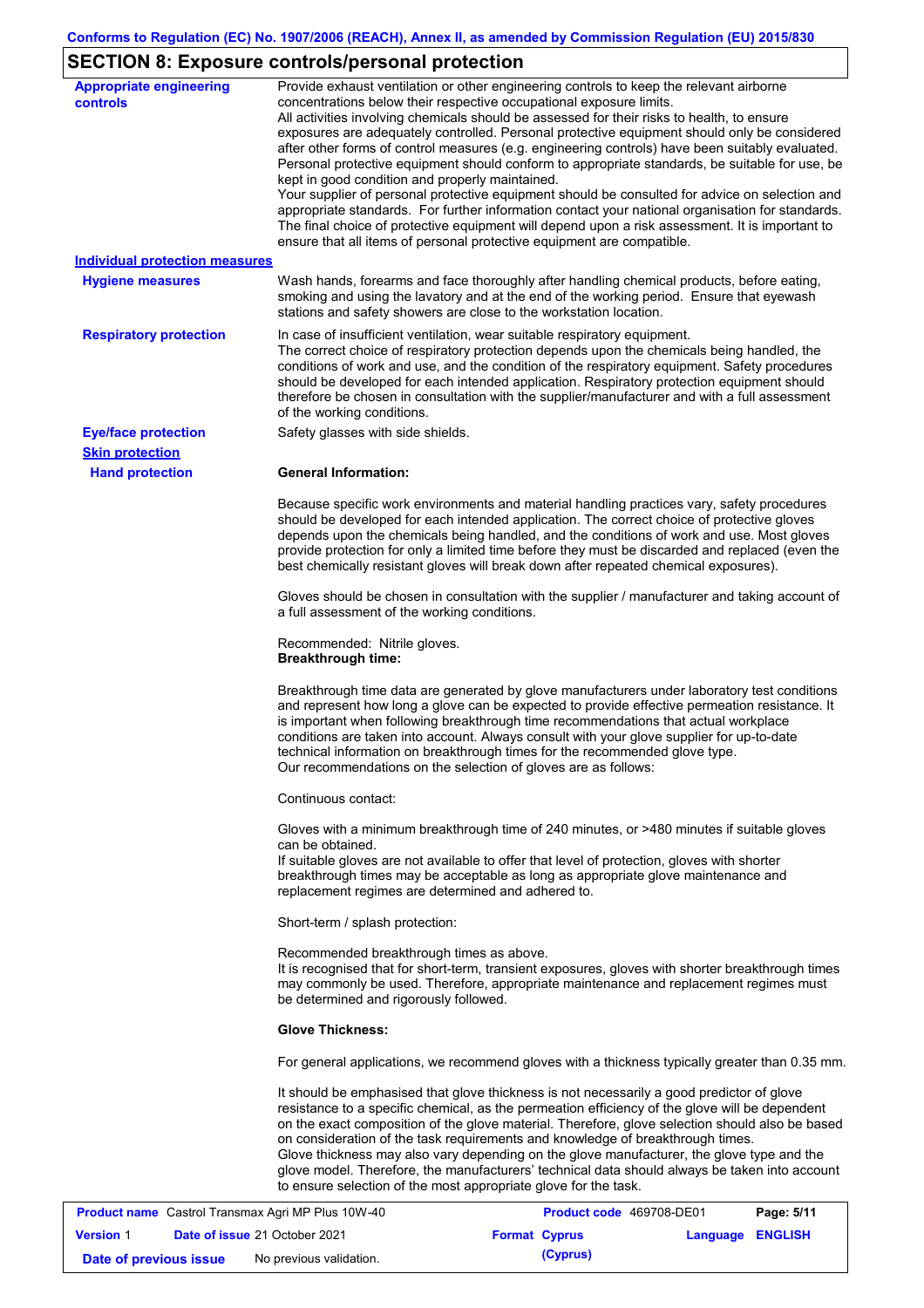# **SECTION 8: Exposure controls/personal protection**

|                                           | Note: Depending on the activity being conducted, gloves of varying thickness may be required<br>for specific tasks. For example:                                                                                                                                                                                                                                                                                                                                                                                                                                                                                                                                                      |
|-------------------------------------------|---------------------------------------------------------------------------------------------------------------------------------------------------------------------------------------------------------------------------------------------------------------------------------------------------------------------------------------------------------------------------------------------------------------------------------------------------------------------------------------------------------------------------------------------------------------------------------------------------------------------------------------------------------------------------------------|
|                                           | • Thinner gloves (down to 0.1 mm or less) may be required where a high degree of manual<br>dexterity is needed. However, these gloves are only likely to give short duration protection and<br>would normally be just for single use applications, then disposed of.                                                                                                                                                                                                                                                                                                                                                                                                                  |
|                                           | • Thicker gloves (up to 3 mm or more) may be required where there is a mechanical (as well<br>as a chemical) risk i.e. where there is abrasion or puncture potential.                                                                                                                                                                                                                                                                                                                                                                                                                                                                                                                 |
| <b>Skin and body</b>                      | Use of protective clothing is good industrial practice.<br>Personal protective equipment for the body should be selected based on the task being<br>performed and the risks involved and should be approved by a specialist before handling this<br>product.<br>Cotton or polyester/cotton overalls will only provide protection against light superficial<br>contamination that will not soak through to the skin. Overalls should be laundered on a regular<br>basis. When the risk of skin exposure is high (e.g. when cleaning up spillages or if there is a<br>risk of splashing) then chemical resistant aprons and/or impervious chemical suits and boots<br>will be required. |
| <b>Refer to standards:</b>                | Respiratory protection: EN 529<br>Gloves: EN 420, EN 374<br>Eye protection: EN 166<br>Filtering half-mask: EN 149<br>Filtering half-mask with valve: EN 405<br>Half-mask: EN 140 plus filter<br>Full-face mask: EN 136 plus filter<br>Particulate filters: EN 143<br>Gas/combined filters: EN 14387                                                                                                                                                                                                                                                                                                                                                                                   |
| <b>Environmental exposure</b><br>controls | Emissions from ventilation or work process equipment should be checked to ensure they<br>comply with the requirements of environmental protection legislation. In some cases, fume<br>scrubbers, filters or engineering modifications to the process equipment will be necessary to<br>reduce emissions to acceptable levels.                                                                                                                                                                                                                                                                                                                                                         |

# **SECTION 9: Physical and chemical properties**

| 9.1 Information on basic physical and chemical properties |                                                                                                                                   |                          |          |                |
|-----------------------------------------------------------|-----------------------------------------------------------------------------------------------------------------------------------|--------------------------|----------|----------------|
| <b>Appearance</b>                                         |                                                                                                                                   |                          |          |                |
| <b>Physical state</b>                                     | Liquid.                                                                                                                           |                          |          |                |
| <b>Colour</b>                                             | Amber.                                                                                                                            |                          |          |                |
| <b>Odour</b>                                              | Not available.                                                                                                                    |                          |          |                |
| <b>Odour threshold</b>                                    | Not available.                                                                                                                    |                          |          |                |
| pH                                                        | Not applicable.                                                                                                                   |                          |          |                |
| <b>Melting point/freezing point</b>                       | Not available.                                                                                                                    |                          |          |                |
| Initial boiling point and boiling<br>range                | Not available.                                                                                                                    |                          |          |                |
| <b>Pour point</b>                                         | -42 $^{\circ}$ C                                                                                                                  |                          |          |                |
| <b>Flash point</b>                                        | Open cup: >200°C (>392°F) [Cleveland.]                                                                                            |                          |          |                |
| <b>Evaporation rate</b>                                   | Not available.                                                                                                                    |                          |          |                |
| <b>Flammability (solid, gas)</b>                          | Not available.                                                                                                                    |                          |          |                |
| <b>Upper/lower flammability or</b><br>explosive limits    | Not available.                                                                                                                    |                          |          |                |
| <b>Vapour pressure</b>                                    | Not available.                                                                                                                    |                          |          |                |
| <b>Vapour density</b>                                     | Not available.                                                                                                                    |                          |          |                |
| <b>Relative density</b>                                   | Not available.                                                                                                                    |                          |          |                |
| <b>Density</b>                                            | <1000 kg/m <sup>3</sup> (<1 g/cm <sup>3</sup> ) at 15°C                                                                           |                          |          |                |
| <b>Solubility(ies)</b>                                    | insoluble in water.                                                                                                               |                          |          |                |
| <b>Partition coefficient: n-octanol/</b><br>water         | Not available.                                                                                                                    |                          |          |                |
| <b>Auto-ignition temperature</b>                          | Not available.                                                                                                                    |                          |          |                |
| <b>Decomposition temperature</b>                          | Not available.                                                                                                                    |                          |          |                |
| <b>Viscosity</b>                                          | Kinematic: 91.14 mm <sup>2</sup> /s (91.14 cSt) at 40°C<br>Kinematic: 12.8 to 13.2 mm <sup>2</sup> /s (12.8 to 13.2 cSt) at 100°C |                          |          |                |
| <b>Product name</b> Castrol Transmax Agri MP Plus 10W-40  |                                                                                                                                   | Product code 469708-DE01 |          | Page: 6/11     |
| <b>Version 1</b><br>Date of issue 21 October 2021         |                                                                                                                                   | <b>Format Cyprus</b>     | Language | <b>ENGLISH</b> |
| Date of previous issue                                    | No previous validation.                                                                                                           |                          |          |                |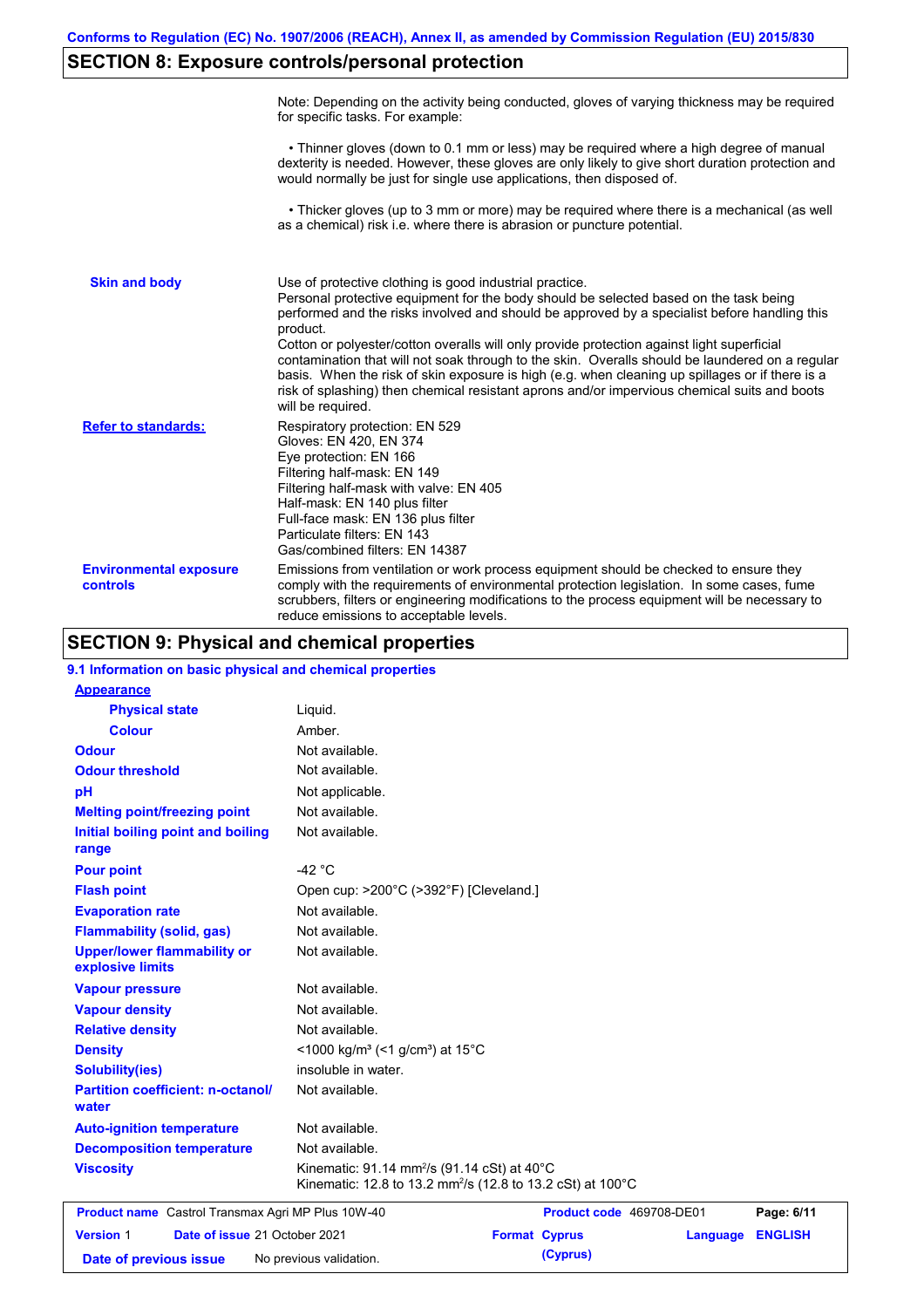# **SECTION 9: Physical and chemical properties**

| <b>Explosive properties</b> | Not available. |
|-----------------------------|----------------|
| <b>Oxidising properties</b> | Not available. |

#### **9.2 Other information**

No additional information.

| <b>SECTION 10: Stability and reactivity</b>       |                                                                                                                                                                         |  |  |  |
|---------------------------------------------------|-------------------------------------------------------------------------------------------------------------------------------------------------------------------------|--|--|--|
| <b>10.1 Reactivity</b>                            | No specific test data available for this product. Refer to Conditions to avoid and Incompatible<br>materials for additional information.                                |  |  |  |
| <b>10.2 Chemical stability</b>                    | The product is stable.                                                                                                                                                  |  |  |  |
| <b>10.3 Possibility of</b><br>hazardous reactions | Under normal conditions of storage and use, hazardous reactions will not occur.<br>Under normal conditions of storage and use, hazardous polymerisation will not occur. |  |  |  |
| <b>10.4 Conditions to avoid</b>                   | Avoid all possible sources of ignition (spark or flame).                                                                                                                |  |  |  |
| <b>10.5 Incompatible materials</b>                | Reactive or incompatible with the following materials: oxidising materials.                                                                                             |  |  |  |
| <b>10.6 Hazardous</b><br>decomposition products   | Under normal conditions of storage and use, hazardous decomposition products should not be<br>produced.                                                                 |  |  |  |

# **SECTION 11: Toxicological information**

| 11.1 Information on toxicological effects                |                                                                                                                                                                                                                                                                                                                                                                                                          |                          |          |                |
|----------------------------------------------------------|----------------------------------------------------------------------------------------------------------------------------------------------------------------------------------------------------------------------------------------------------------------------------------------------------------------------------------------------------------------------------------------------------------|--------------------------|----------|----------------|
| <b>Acute toxicity estimates</b>                          |                                                                                                                                                                                                                                                                                                                                                                                                          |                          |          |                |
| Not available.                                           |                                                                                                                                                                                                                                                                                                                                                                                                          |                          |          |                |
| <b>Information on likely</b><br>routes of exposure       | Routes of entry anticipated: Dermal, Inhalation.                                                                                                                                                                                                                                                                                                                                                         |                          |          |                |
| <b>Potential acute health effects</b>                    |                                                                                                                                                                                                                                                                                                                                                                                                          |                          |          |                |
| <b>Inhalation</b>                                        | Vapour inhalation under ambient conditions is not normally a problem due to low vapour<br>pressure.                                                                                                                                                                                                                                                                                                      |                          |          |                |
| <b>Ingestion</b>                                         | No known significant effects or critical hazards.                                                                                                                                                                                                                                                                                                                                                        |                          |          |                |
| <b>Skin contact</b>                                      | Defatting to the skin. May cause skin dryness and irritation.                                                                                                                                                                                                                                                                                                                                            |                          |          |                |
| <b>Eye contact</b>                                       | Not classified as an eye irritant. Based on data available for this or related materials.                                                                                                                                                                                                                                                                                                                |                          |          |                |
|                                                          | Symptoms related to the physical, chemical and toxicological characteristics                                                                                                                                                                                                                                                                                                                             |                          |          |                |
| <b>Inhalation</b>                                        | May be harmful by inhalation if exposure to vapour, mists or fumes resulting from thermal<br>decomposition products occurs.                                                                                                                                                                                                                                                                              |                          |          |                |
| <b>Ingestion</b>                                         | No specific data.                                                                                                                                                                                                                                                                                                                                                                                        |                          |          |                |
| <b>Skin contact</b>                                      | Adverse symptoms may include the following:<br>irritation<br>dryness<br>cracking                                                                                                                                                                                                                                                                                                                         |                          |          |                |
| Eye contact                                              | No specific data.                                                                                                                                                                                                                                                                                                                                                                                        |                          |          |                |
|                                                          | Delayed and immediate effects as well as chronic effects from short and long-term exposure                                                                                                                                                                                                                                                                                                               |                          |          |                |
| <b>Inhalation</b>                                        | Overexposure to the inhalation of airborne droplets or aerosols may cause irritation of the<br>respiratory tract.                                                                                                                                                                                                                                                                                        |                          |          |                |
| <b>Ingestion</b>                                         | Ingestion of large quantities may cause nausea and diarrhoea.                                                                                                                                                                                                                                                                                                                                            |                          |          |                |
| <b>Skin contact</b>                                      | Prolonged or repeated contact can defat the skin and lead to irritation and/or dermatitis.                                                                                                                                                                                                                                                                                                               |                          |          |                |
| <b>Eye contact</b>                                       | Potential risk of transient stinging or redness if accidental eye contact occurs.                                                                                                                                                                                                                                                                                                                        |                          |          |                |
| <b>Potential chronic health effects</b>                  |                                                                                                                                                                                                                                                                                                                                                                                                          |                          |          |                |
| <b>General</b>                                           | USED ENGINE OILS<br>Combustion products resulting from the operation of internal combustion engines contaminate<br>engine oils during use. Used engine oil may contain hazardous components which have the<br>potential to cause skin cancer. Frequent or prolonged contact with all types and makes of used<br>engine oil must therefore be avoided and a high standard of personal hygiene maintained. |                          |          |                |
| <b>Carcinogenicity</b>                                   | No known significant effects or critical hazards.                                                                                                                                                                                                                                                                                                                                                        |                          |          |                |
| <b>Mutagenicity</b>                                      | No known significant effects or critical hazards.                                                                                                                                                                                                                                                                                                                                                        |                          |          |                |
| <b>Developmental effects</b>                             | No known significant effects or critical hazards.                                                                                                                                                                                                                                                                                                                                                        |                          |          |                |
| <b>Fertility effects</b>                                 | No known significant effects or critical hazards.                                                                                                                                                                                                                                                                                                                                                        |                          |          |                |
| <b>Product name</b> Castrol Transmax Agri MP Plus 10W-40 |                                                                                                                                                                                                                                                                                                                                                                                                          | Product code 469708-DE01 |          | Page: 7/11     |
| <b>Version 1</b><br>Date of issue 21 October 2021        |                                                                                                                                                                                                                                                                                                                                                                                                          | <b>Format Cyprus</b>     | Language | <b>ENGLISH</b> |
|                                                          |                                                                                                                                                                                                                                                                                                                                                                                                          | (Cyprus)                 |          |                |
| Date of previous issue                                   | No previous validation.                                                                                                                                                                                                                                                                                                                                                                                  |                          |          |                |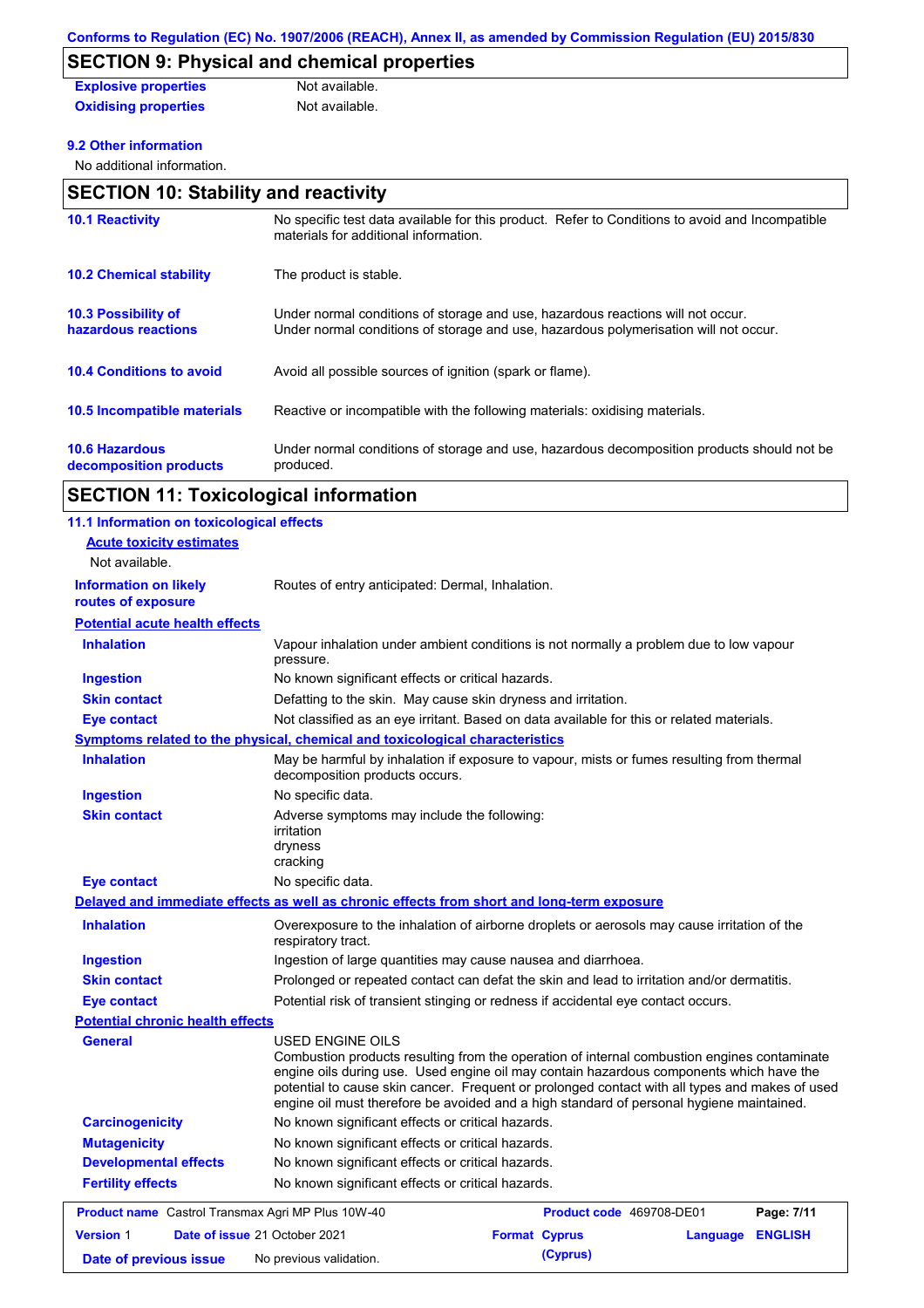### **SECTION 12: Ecological information**

#### **12.1 Toxicity**

| Environmental hazards | Not classified as dangerous                                                                   |
|-----------------------|-----------------------------------------------------------------------------------------------|
|                       | Product not classified for environmental effects. Based on data available for this or related |

#### **12.2 Persistence and degradability**

Expected to be biodegradable.

#### **12.3 Bioaccumulative potential**

This product is not expected to bioaccumulate through food chains in the environment.

materials.

| <b>12.4 Mobility in soil</b>                            |                                                                      |
|---------------------------------------------------------|----------------------------------------------------------------------|
| <b>Soil/water partition</b><br><b>coefficient (Koc)</b> | Not available.                                                       |
| <b>Mobility</b>                                         | Spillages may penetrate the soil causing ground water contamination. |

#### **12.5 Results of PBT and vPvB assessment**

Product does not meet the criteria for PBT or vPvB according to Regulation (EC) No. 1907/2006, Annex XIII.

#### **12.6 Other adverse effects**

Spills may form a film on water surfaces causing physical damage to organisms. Oxygen transfer could also be impaired. **Other ecological information**

### **SECTION 13: Disposal considerations**

#### **13.1 Waste treatment methods**

#### **Product**

**Methods of disposal**

Where possible, arrange for product to be recycled. Dispose of via an authorised person/ licensed waste disposal contractor in accordance with local regulations.

## **Hazardous waste** Yes.

**European waste catalogue (EWC)**

| Waste code | <b>Waste designation</b>                |
|------------|-----------------------------------------|
| $130208*$  | other engine, gear and lubricating oils |
| $130113*$  | other hydraulic oils                    |

However, deviation from the intended use and/or the presence of any potential contaminants may require an alternative waste disposal code to be assigned by the end user.

#### **Packaging**

| Where possible, arrange for product to be recycled. Dispose of via an authorised person/<br>licensed waste disposal contractor in accordance with local regulations.                                                                    |
|-----------------------------------------------------------------------------------------------------------------------------------------------------------------------------------------------------------------------------------------|
| This material and its container must be disposed of in a safe way. Empty containers or liners<br>may retain some product residues. Avoid dispersal of spilt material and runoff and contact with<br>soil, waterways, drains and sewers. |
| Commission 2014/955/EU<br>Directive 2008/98/EC                                                                                                                                                                                          |
|                                                                                                                                                                                                                                         |

# **SECTION 14: Transport information**

|                                            | <b>ADR/RID</b>                                           | <b>ADN</b>           | <b>IMDG</b>              | <b>IATA</b>                |
|--------------------------------------------|----------------------------------------------------------|----------------------|--------------------------|----------------------------|
| 14.1 UN number                             | Not regulated.                                           | Not regulated.       | Not regulated.           | Not regulated.             |
| 14.2 UN proper<br>shipping name            |                                                          | ۰                    |                          |                            |
| <b>14.3 Transport</b><br>hazard class(es)  |                                                          |                      |                          |                            |
| 14.4 Packing<br>group                      |                                                          |                      |                          |                            |
|                                            | <b>Product name</b> Castrol Transmax Agri MP Plus 10W-40 |                      | Product code 469708-DE01 | Page: 8/11                 |
| <b>Version 1</b><br>Date of previous issue | Date of issue 21 October 2021<br>No previous validation. | <b>Format Cyprus</b> | (Cyprus)                 | <b>ENGLISH</b><br>Language |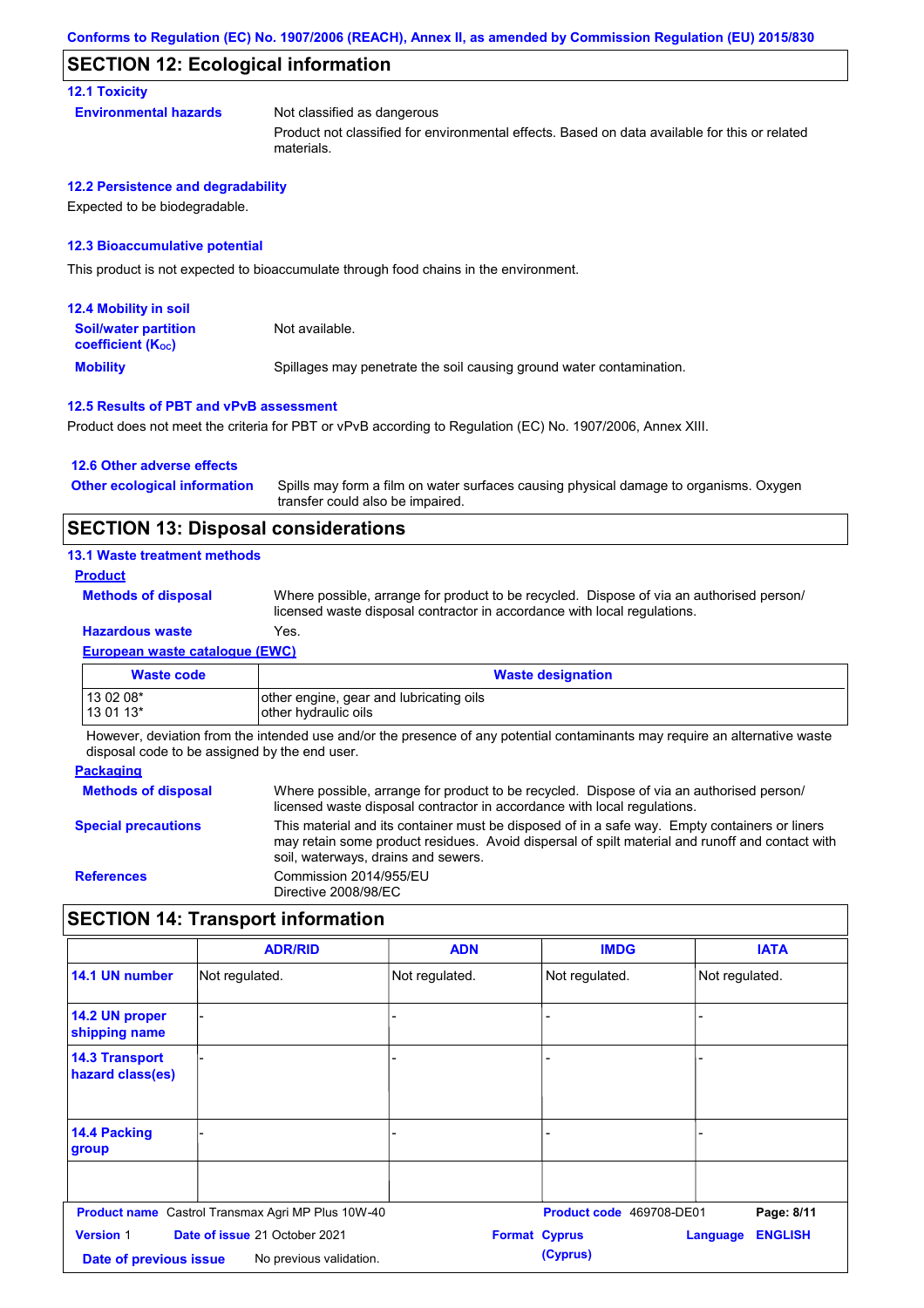#### **Conforms to Regulation (EC) No. 1907/2006 (REACH), Annex II, as amended by Commission Regulation (EU) 2015/830**

## **SECTION 14: Transport information**

| 14.5<br><b>Environmental</b><br>hazards | INO. | IN <sub>o</sub> | IN <sub>o</sub> | INo. |
|-----------------------------------------|------|-----------------|-----------------|------|
| <b>Additional</b><br>information        |      |                 |                 |      |

**14.6 Special precautions for user** Not available.

#### **14.7 Transport in bulk according to IMO instruments** Not available.

### **SECTION 15: Regulatory information**

**15.1 Safety, health and environmental regulations/legislation specific for the substance or mixture**

**EU Regulation (EC) No. 1907/2006 (REACH)**

#### **Annex XIV - List of substances subject to authorisation**

#### **Annex XIV**

None of the components are listed.

**Substances of very high concern**

None of the components are listed.

#### **EU Regulation (EC) No. 1907/2006 (REACH)**

**Other regulations REACH Status** The company, as identified in Section 1, sells this product in the EU in compliance with the current requirements of REACH. All components are listed or exempted. All components are listed or exempted. All components are listed or exempted. All components are listed or exempted. All components are active or exempted. All components are listed or exempted. All components are listed or exempted. **United States inventory (TSCA 8b) Australia inventory (AICS) Canada inventory China inventory (IECSC) Japan inventory (ENCS) Korea inventory (KECI) Philippines inventory (PICCS) Taiwan Chemical Substances Inventory (TCSI)** All components are listed or exempted. **Ozone depleting substances (1005/2009/EU)** Not listed. **Prior Informed Consent (PIC) (649/2012/EU)** Not listed. **Annex XVII - Restrictions on the manufacture, placing on the market and use of certain dangerous substances, mixtures and articles** Not applicable.

### **EU - Water framework directive - Priority substances**

None of the components are listed.

#### **Seveso Directive**

This product is not controlled under the Seveso Directive.

| <b>15.2 Chemical safety</b> | A Chemical Safety Assessment has been carried out for one or more of the substances within  |
|-----------------------------|---------------------------------------------------------------------------------------------|
| assessment                  | this mixture. A Chemical Safety Assessment has not been carried out for the mixture itself. |

| <b>Product name</b> Castrol Transmax Agri MP Plus 10W-40 |  |                                      | Product code 469708-DE01 | Page: 9/11 |                         |  |
|----------------------------------------------------------|--|--------------------------------------|--------------------------|------------|-------------------------|--|
| <b>Version 1</b>                                         |  | <b>Date of issue 21 October 2021</b> | <b>Format Cyprus</b>     |            | <b>Language ENGLISH</b> |  |
| Date of previous issue                                   |  | No previous validation.              |                          | (Cyprus)   |                         |  |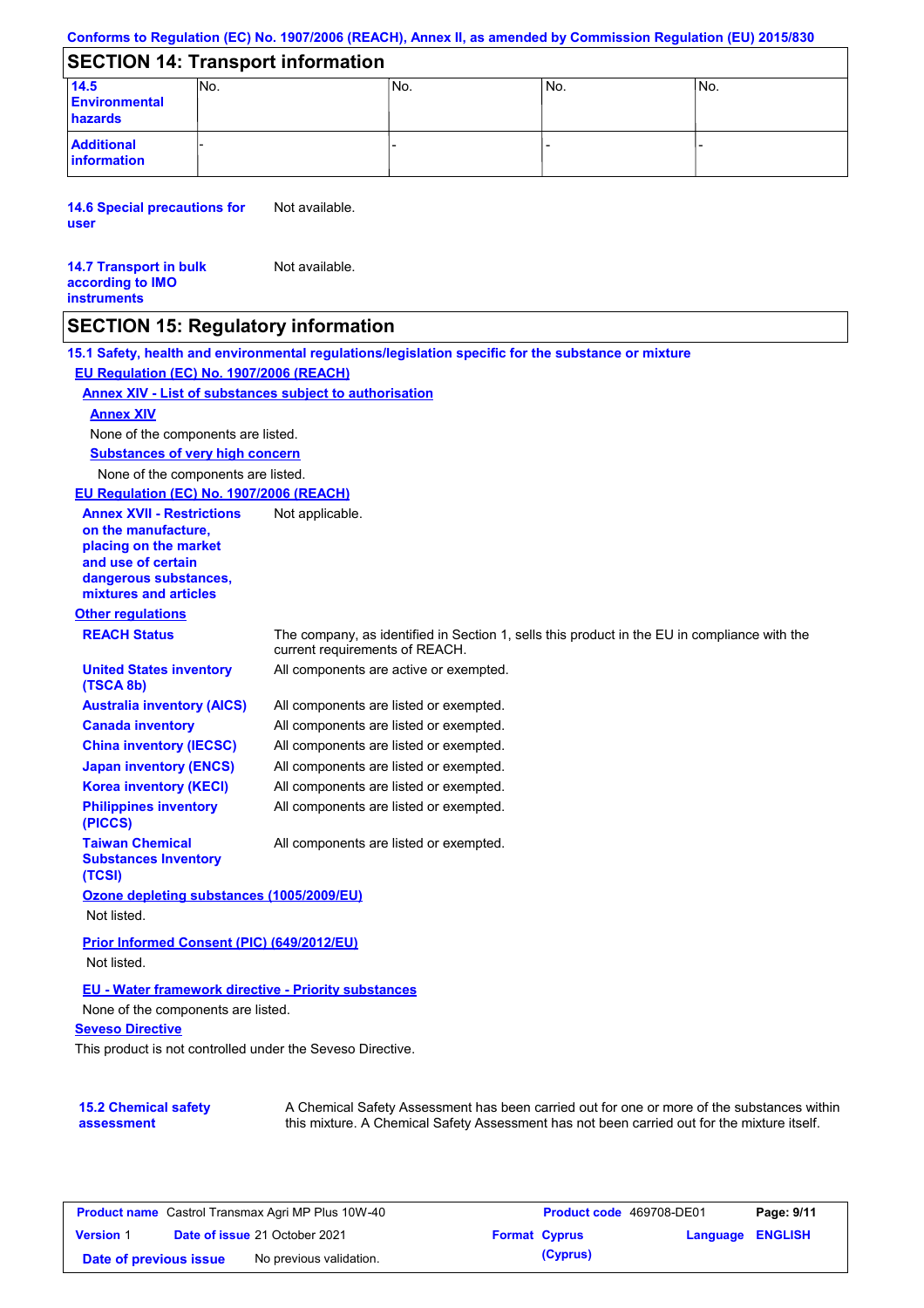# **SECTION 16: Other information**

| <b>Abbreviations and acronyms</b> | ADN = European Provisions concerning the International Carriage of Dangerous Goods by<br>Inland Waterway |
|-----------------------------------|----------------------------------------------------------------------------------------------------------|
|                                   | ADR = The European Agreement concerning the International Carriage of Dangerous Goods by                 |
|                                   | Road                                                                                                     |
|                                   | ATE = Acute Toxicity Estimate                                                                            |
|                                   | BCF = Bioconcentration Factor                                                                            |
|                                   | CAS = Chemical Abstracts Service                                                                         |
|                                   | CLP = Classification, Labelling and Packaging Regulation [Regulation (EC) No. 1272/2008]                 |
|                                   | CSA = Chemical Safety Assessment                                                                         |
|                                   | CSR = Chemical Safety Report                                                                             |
|                                   | DMEL = Derived Minimal Effect Level                                                                      |
|                                   | DNEL = Derived No Effect Level                                                                           |
|                                   | EINECS = European Inventory of Existing Commercial chemical Substances                                   |
|                                   | ES = Exposure Scenario                                                                                   |
|                                   | EUH statement = CLP-specific Hazard statement                                                            |
|                                   | EWC = European Waste Catalogue                                                                           |
|                                   | GHS = Globally Harmonized System of Classification and Labelling of Chemicals                            |
|                                   | IATA = International Air Transport Association                                                           |
|                                   | IBC = Intermediate Bulk Container<br>IMDG = International Maritime Dangerous Goods                       |
|                                   | LogPow = logarithm of the octanol/water partition coefficient                                            |
|                                   | MARPOL = International Convention for the Prevention of Pollution From Ships, 1973 as                    |
|                                   | modified by the Protocol of 1978. ("Marpol" = marine pollution)                                          |
|                                   | OECD = Organisation for Economic Co-operation and Development                                            |
|                                   | PBT = Persistent, Bioaccumulative and Toxic                                                              |
|                                   | PNEC = Predicted No Effect Concentration                                                                 |
|                                   | REACH = Registration, Evaluation, Authorisation and Restriction of Chemicals Regulation                  |
|                                   | [Regulation (EC) No. 1907/2006]                                                                          |
|                                   | RID = The Regulations concerning the International Carriage of Dangerous Goods by Rail                   |
|                                   | RRN = REACH Registration Number                                                                          |
|                                   | SADT = Self-Accelerating Decomposition Temperature                                                       |
|                                   | SVHC = Substances of Very High Concern                                                                   |
|                                   | STOT-RE = Specific Target Organ Toxicity - Repeated Exposure                                             |
|                                   | STOT-SE = Specific Target Organ Toxicity - Single Exposure                                               |
|                                   | TWA = Time weighted average                                                                              |
|                                   | $UN = United Nations$                                                                                    |
|                                   | UVCB = Complex hydrocarbon substance                                                                     |
|                                   | VOC = Volatile Organic Compound                                                                          |
|                                   | vPvB = Very Persistent and Very Bioaccumulative                                                          |
|                                   | Varies = may contain one or more of the following 64741-88-4 / RRN 01-2119488706-23,                     |
|                                   | 64741-89-5 / RRN 01-2119487067-30, 64741-95-3 / RRN 01-2119487081-40, 64741-96-4/ RRN                    |
|                                   | 01-2119483621-38, 64742-01-4 / RRN 01-2119488707-21, 64742-44-5 / RRN                                    |
|                                   | 01-2119985177-24, 64742-45-6, 64742-52-5 / RRN 01-2119467170-45, 64742-53-6 / RRN                        |
|                                   | 01-2119480375-34, 64742-54-7 / RRN 01-2119484627-25, 64742-55-8 / RRN                                    |
|                                   | 01-2119487077-29, 64742-56-9 / RRN 01-2119480132-48, 64742-57-0 / RRN                                    |
|                                   | 01-2119489287-22, 64742-58-1, 64742-62-7 / RRN 01-2119480472-38, 64742-63-8,                             |
|                                   | 64742-65-0 / RRN 01-2119471299-27, 64742-70-7 / RRN 01-2119487080-42, 72623-85-9 /                       |
|                                   | RRN 01-2119555262-43, 72623-86-0 / RRN 01-2119474878-16, 72623-87-1 / RRN                                |
|                                   | 01-2119474889-13                                                                                         |

### **Procedure used to derive the classification according to Regulation (EC) No. 1272/2008 [CLP/GHS]**

| <b>Classification</b>                                                                                      |                                                                 | <b>Justification</b>                                                                                                                                                                 |
|------------------------------------------------------------------------------------------------------------|-----------------------------------------------------------------|--------------------------------------------------------------------------------------------------------------------------------------------------------------------------------------|
| Not classified.                                                                                            |                                                                 |                                                                                                                                                                                      |
| <b>Full text of abbreviated H</b><br><b>statements</b>                                                     | H304<br>H315<br>H318<br>H411                                    | May be fatal if swallowed and enters airways.<br>Causes skin irritation.<br>Causes serious eye damage.<br>Toxic to aquatic life with long lasting effects.                           |
| <b>Full text of classifications</b><br>[CLP/GHS]                                                           | Aquatic Chronic 2<br>Asp. Tox. 1<br>Eve Dam. 1<br>Skin Irrit, 2 | LONG-TERM (CHRONIC) AQUATIC HAZARD - Category 2<br><b>ASPIRATION HAZARD - Category 1</b><br>SERIOUS EYE DAMAGE/EYE IRRITATION - Category 1<br>SKIN CORROSION/IRRITATION - Category 2 |
| <b>History</b>                                                                                             |                                                                 |                                                                                                                                                                                      |
| Date of issue/Date of<br>revision                                                                          | 21/10/2021.                                                     |                                                                                                                                                                                      |
| Date of previous issue                                                                                     | No previous validation.                                         |                                                                                                                                                                                      |
| <b>Prepared by</b>                                                                                         | <b>Product Stewardship</b>                                      |                                                                                                                                                                                      |
| $\nabla$ Indicates information that has changed from previously issued version.<br><b>Notice to reader</b> |                                                                 |                                                                                                                                                                                      |

| <b>Product name</b> Castrol Transmax Agri MP Plus 10W-40 |  | <b>Product code</b> 469708-DE01      | Page: 10/11 |                      |                  |  |
|----------------------------------------------------------|--|--------------------------------------|-------------|----------------------|------------------|--|
| <b>Version 1</b>                                         |  | <b>Date of issue 21 October 2021</b> |             | <b>Format Cyprus</b> | Language ENGLISH |  |
| Date of previous issue                                   |  | No previous validation.              |             | (Cyprus)             |                  |  |